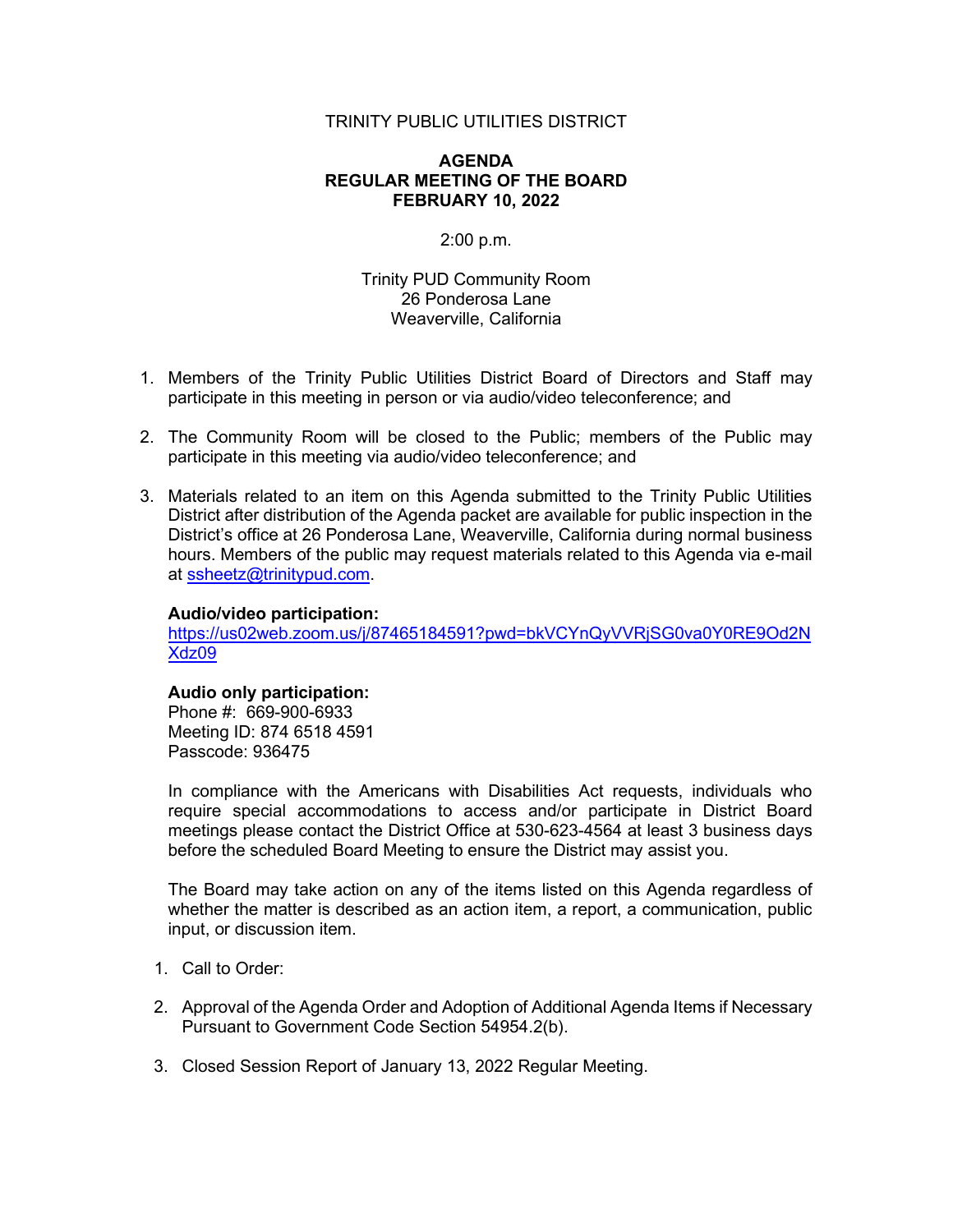Agenda – Regular Meeting February 10, 2022

4. Public Input:

This time is for information from the public. Comments are limited to three minutes and must pertain to matters within the jurisdiction of this Board. No action or discussion will be conducted on matters presented at this time. When addressing the Board, please state your name for the record prior to providing your comments. Address the Board through the President.

5. Consent Calendar:

All matters listed under Item No. 5, Consent Calendar, are considered by the Board to be routine, and will be enacted by one motion in the form listed below. There will be no separate discussion of these items unless a request for discussion is made prior to the time the Board votes on the motion to approve.

- a. Adopt Resolution 22-03 Re-Authorizing Remote Teleconference Meetings
- b. Approve Minutes of the Regular Board Meeting January 13, 2022
- c. Accept Minutes of the Safety Meeting February 1, 2022
- d. Validate Bills of January, 2022
- e. Approve Financial Reports for December, 2021
- f. Approve Electric Service Contract in the amount of \$51,980.86 with Nikola Rakocevic.
- 6. Action Items:
	- a. Items Pulled from Consent Calendar
- 7. Reports:
	- a. Wildfire Mitigation Plan Reporting Metrics Update
	- b. General Manager's Reports:
		- Land Exchange
		- Power Outages
		- Right-of-Way Project Update
		- Western Area Power Administration Fiber Project
		- Trinity County Community Choice Aggregation
		- COVID-19 Legislation
		- Supply Chain Issues
	- c. Committee Reports:
		- Ad-hoc Forestry Committee
		- Ad-hoc Mission Statement Committee
		- Ad-hoc Rate Committee
		- Ad-hoc Public Communications Committee
	- d. Board Member Reports:
- 8. Discussion Items:
- 9. Communications Received: Correspondence from Paul Wills, Hyampom